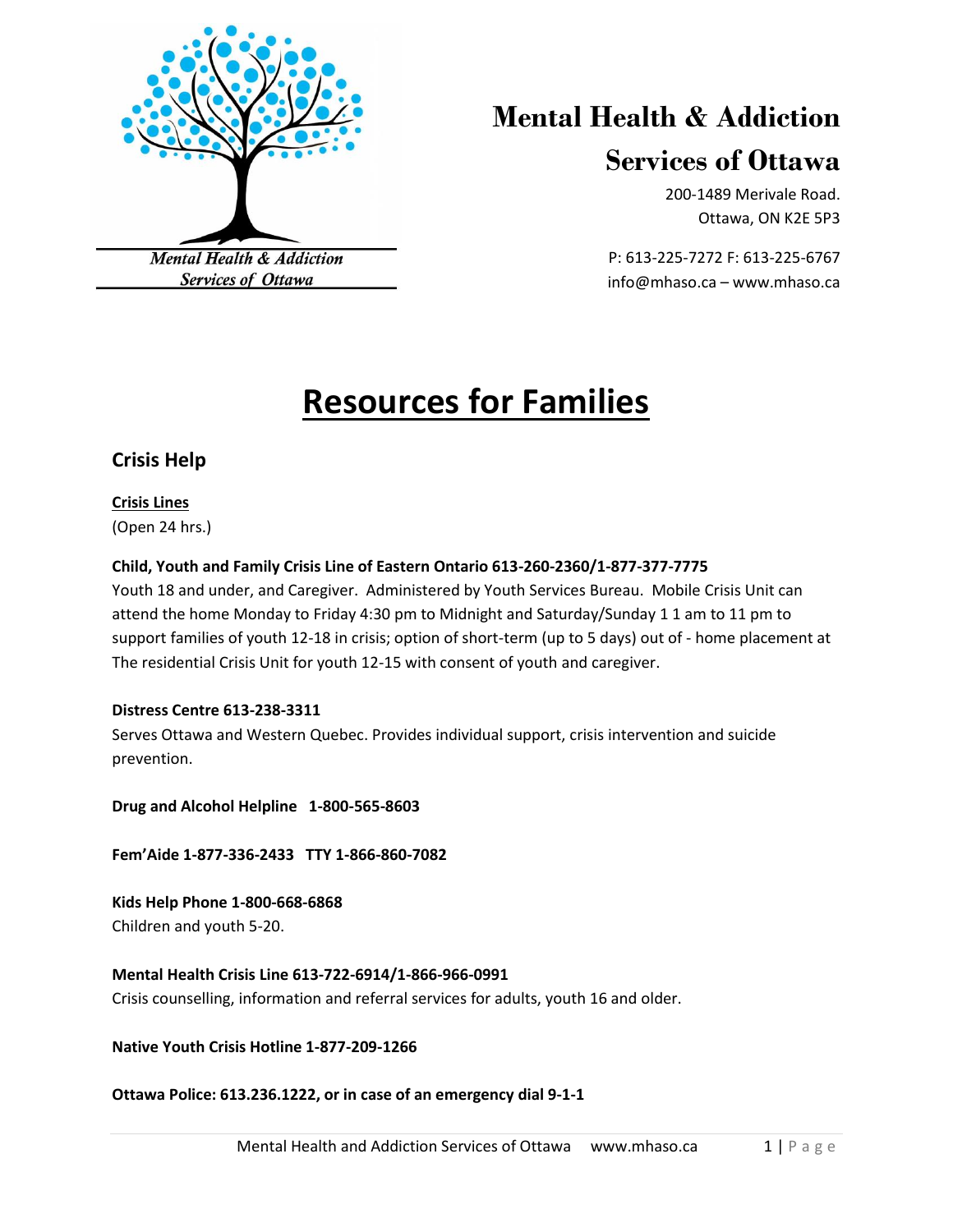**Sexual Assault and Partner Abuse Care Program 613-798-5555 x13770 TTY 613-761-4140** Adults and youth 14 and older. Medical care for sexual or domestic violence.

**Sexual Assault Support Centre 1-877-677-6532** Young women 14 and older.

**Tel Aide Outaouais** 613-741-6433

**CHEO Psychiatric Emergency Services 613-737-2332** Youth up to 18. Located at 410 Smyth Road.

**The Royal Ottawa Hospital; Family Program 613-722-6521 ext.; 6653** For families of loved ones who have a substance use/concurrent disorder.

**Pink Triangle Services 613-563-4818.** Counselling and support groups for GLBTTQ youth.

**Tele-Health Open 24 hrs. /day. 1-866-797-0000. TTY 1-866-797-0007** To speak with a nurse about medical or health-related concerns.

**Sexual Health Centre 613-563-2437** 

# **Mental Health Walk-in Clinics**

(All Walk-ins recommend attending at least 1 hour before clinic closing.)

**YSB Youth Mental Health Walk-in Clinic 613-562-3004** Youth 12-20, and/or Caregiver. Tuesdays and Thursdays Noon to 8 pm. Located at 2301 Carling Avenue.

**Crossroads Children's Centre Mental Health Walk-In Clinic 613-723-**1623 x333 Children and youth up to 12 and Caregiver. Thursdays Noon to 8 pm. Located at 1755 Courtwood Crescent.

### **Catholic Family Services Ottawa 613-233-8487**

Youth 12-18 and/or Caregiver. Thursdays Noon to 8 pm and Fridays Noon to 5 pm. Located at 310 Olmstead Street.

**Family Services Ottawa 613-725-3601**

Youth 12 to 18 and/or Caregiver. Wednesdays Noon to 8 pm and Sundays Noon to 5 pm. Located at 312 Parkdale Avenue.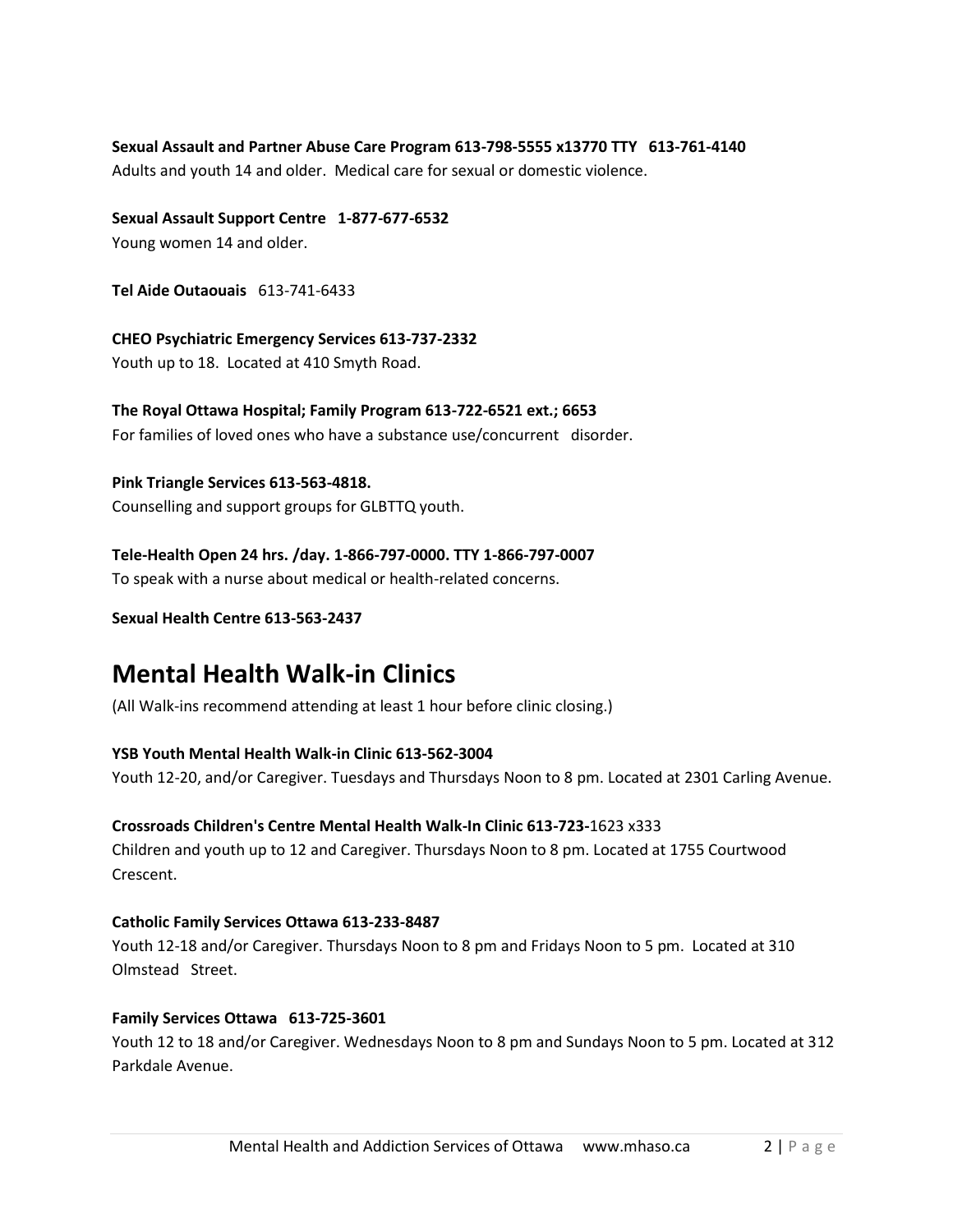**Jewish Family Services 613-722-2225**

Youth 12-18 and/or Caregiver. Located at 300-2255 Carling Avenue.

### **Additional Family Health and Counselling Resources**

### **PFLAG English 1-888-530-6777 French 1-888-530-6483**

Group for GLBTTQ individuals, families, friends and Caregivers.

**Somali Centre for Family Services 613-526-2075 the Door Youth Centre 613-237-3667**

**Youth multi-cultural Drop-In Centre. Located at 755 Somerset Street West.**

**The Men's Project 1-877-677-6 532 Open 9-5 pm** Crisis support for adult men, and young men 16 and older.

**Tungasuvvingat: Inuit Family Resource and Health Centre 613-749-9839** Children, Youth and Caregiver programs.

**Wabano Centre for Aboriginal Health 613-748-0657** First Nations, Metis. And Inuit Youth and Caregiver programs.

### **Youth Services Bureau (YSB) 613-562-3004**

Counselling for youth 12 to 18, and Caregiver. DBT program. (Intake department 613-562- 3004)

## **Legal**

**Community Legal Services 613-241-7008** Central office is located at 1 Nicholas Street.

### **Family Law Information Centre (FLIC) 613-238-7931** Located at 161 Elgin Street (Courthouse). Free information and help related to family law.

**Lawyer Referral Service 1-900-565-4577 Legal Aid Ontario 1-800-668-8258**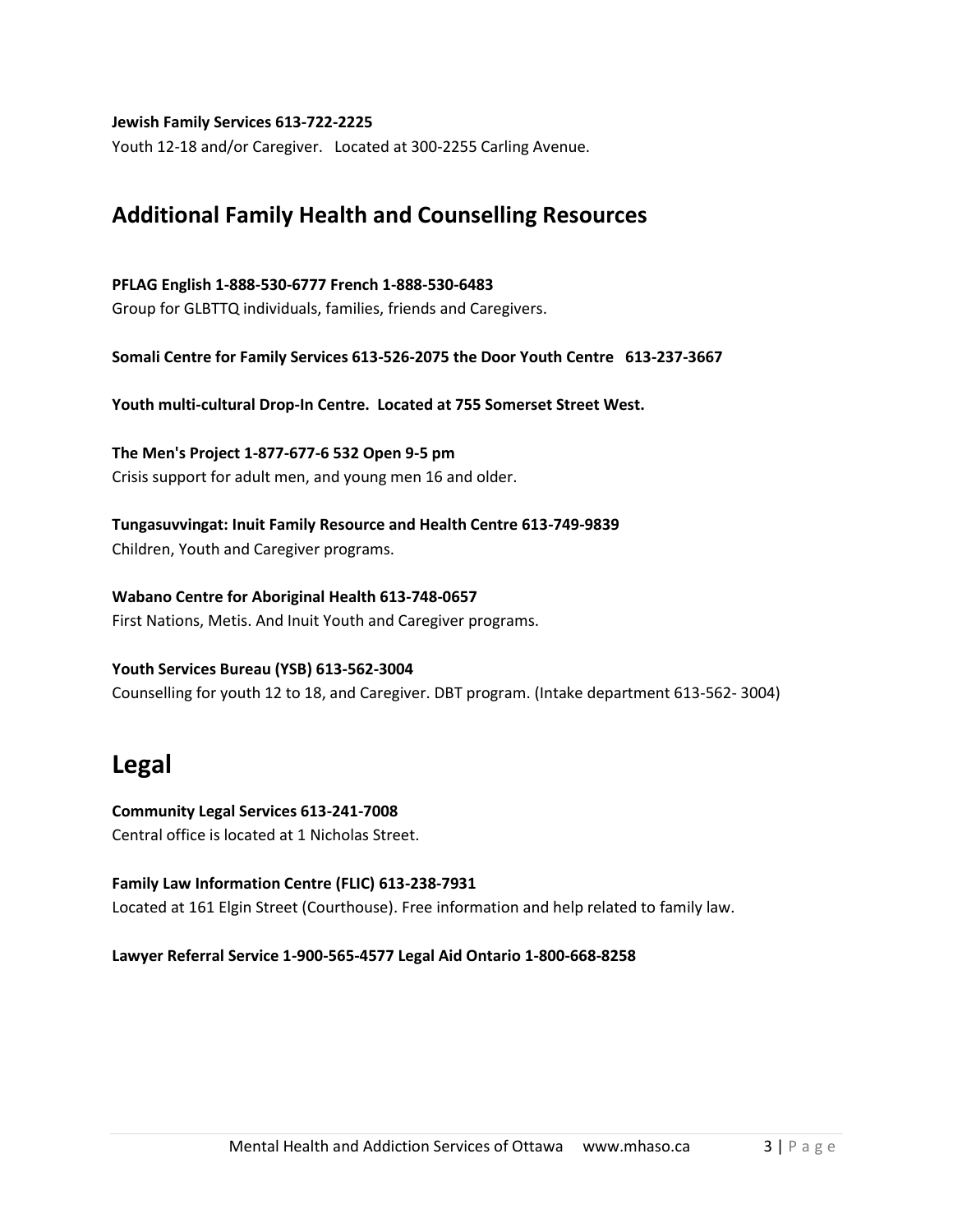# **Self-Help and Recovery**

### **Adult Children of Alcoholics www.acainnerpeace.ncf.ca**

Children's Mental Health Ontario provides information for caregivers, families and professionals. Learn signs that indicate a child or youth should be seen by a health professional.

### **www.Good2talk.ca**

Information and mental health/addiction s counselling for youth in college or university. Or youth can call 1-866-925-5454

### **www.mood gym.org**

A CHEO-recommended online, interactive tool for youth to help build skills to manage stress, depression and anxiety. Does not replace needed treatment by a medical or mental health professional.

**www .ottawa.cioc.ca** Community Information Centre of Ottawa to view a listing of all area services. Or dial '2-1-1 '.

### **www.thebrain.mcgill.ca**

Information about the role of the brain in behavior and treatment.

### **www.thinkkids.org**

Parenting, collaborative problem-solving model, youth with behavioral challenges.

### **www.rideauwood.org**

Rideauwood Addiction and Family Services.

### **www.youthnet.on.ca**

A CHEO-supported youth-run service. Groups address issues such as self-esteem and stress management.

# **Housing**

**City of Ottawa Emergency Shelter Placement Assistance Dial '3-1-1'** Emergency housing placement s 24 hrs. /day.

### **YMCA/YWCA Second Stage Housing for Youth 613-237-1320**

### **Tewegan Transition House 613-233-0672**

First Nations, Inuit and Metis young women 16-29.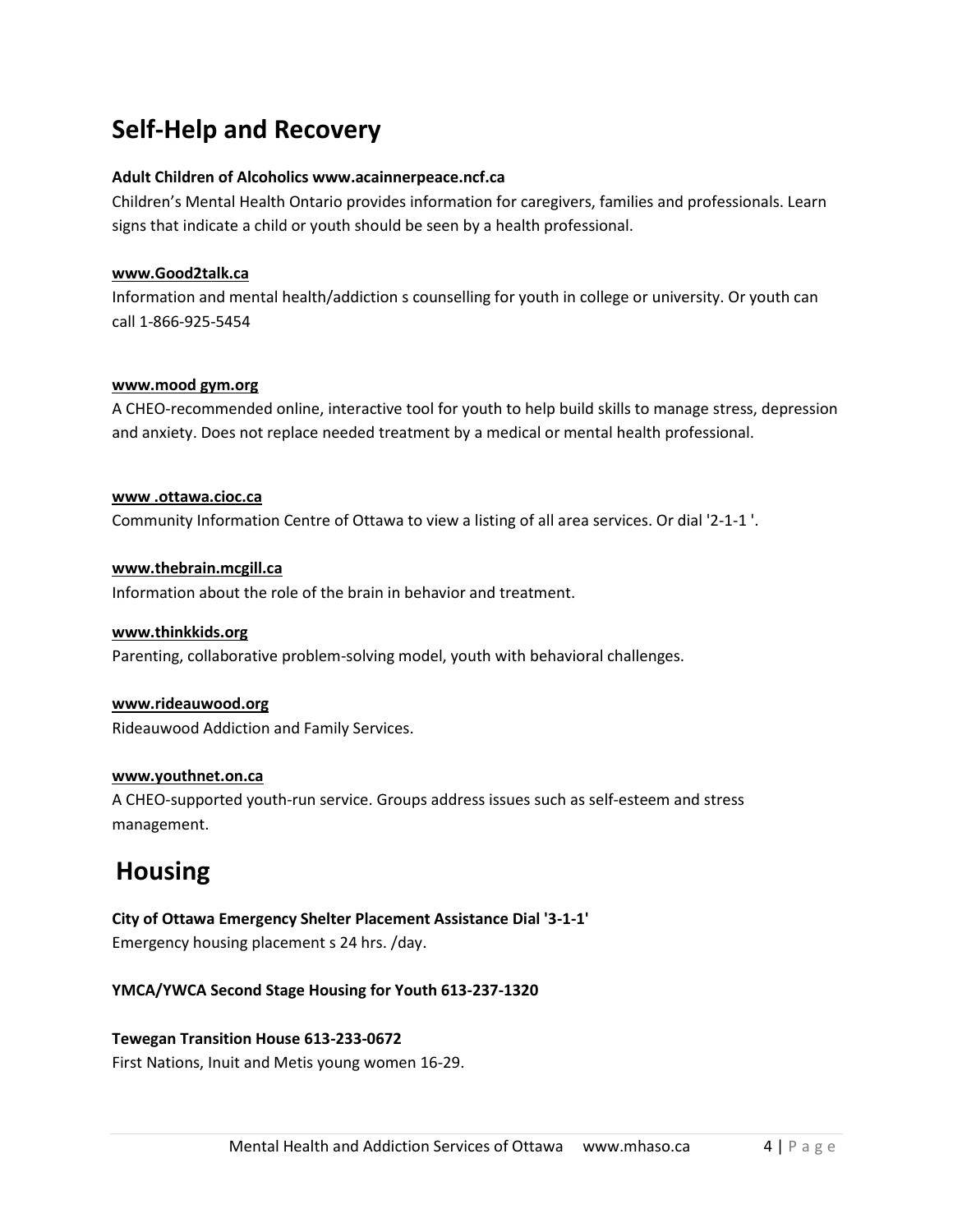### **Young Women's Emergency Shelter Open 24 hrs. /day. 613-789-8220**

Administered by YSB. For young women 16-20 (12-15 with consent of Caregiver).

### **Young Men's Emergency Shelter Open 24 hrs. /day. 613-907-8975**

Administered by YSB. For young men 16-20 (12-15 with consent of caregiver).

# **Adolescent Health, Mental Health and Sexual Health**

### **CHEO Adolescent Health Clinic 613-737-7600 x3664**

Family referral s for youth substance abuse and mood disorders. Does not accept referral s for psychosis or severe suicidality.

### **CHEO Centralized Intake for Mental Health Services. 1-866-737-2496**

Physician referrals for severe psychiatric illness, eating disorders, and endocrinology (obesity).

### **Healthcare Connect 1-800-445-1822**

Register to get a Family Physician.

### **LGBTTQ Youth Line 1-800-268-9688 (Also TTY)**

Phone, email or text message counselling for LGBTTQ youth.

### **Ottawa Withdrawal Management Centre (Detox) 613-241-1525**

Residential and community withdrawal support services for adults, and youth 16 and older.

### **Parents' Lifeline of Eastern Ontario (PLEO) 613-321-3211**

Support for Caregiver of child and youth with mental illness receiving treatment at CHEO.

### **Catholic Family Services 613-233-8487**

Counselling, parenting groups.

### **Children's Aid Society 613-221-9474 TTY 613-742-1617**

### **Centre psychosocial pour enfants et families d'Ottawa 613-789-2240**

Youth up to 17, and Caregiver.

### **Chinese Community Services 613-235-4875 Circle of Support 613-820-4922**

Health and Community Services for Arabic and Somali speaking youth, and Caregivers.

### **Crossroads Children's Centre 613-723-1623**

Mental health treatment, counselling, in-home family support. Children up to 12 and Caregiver.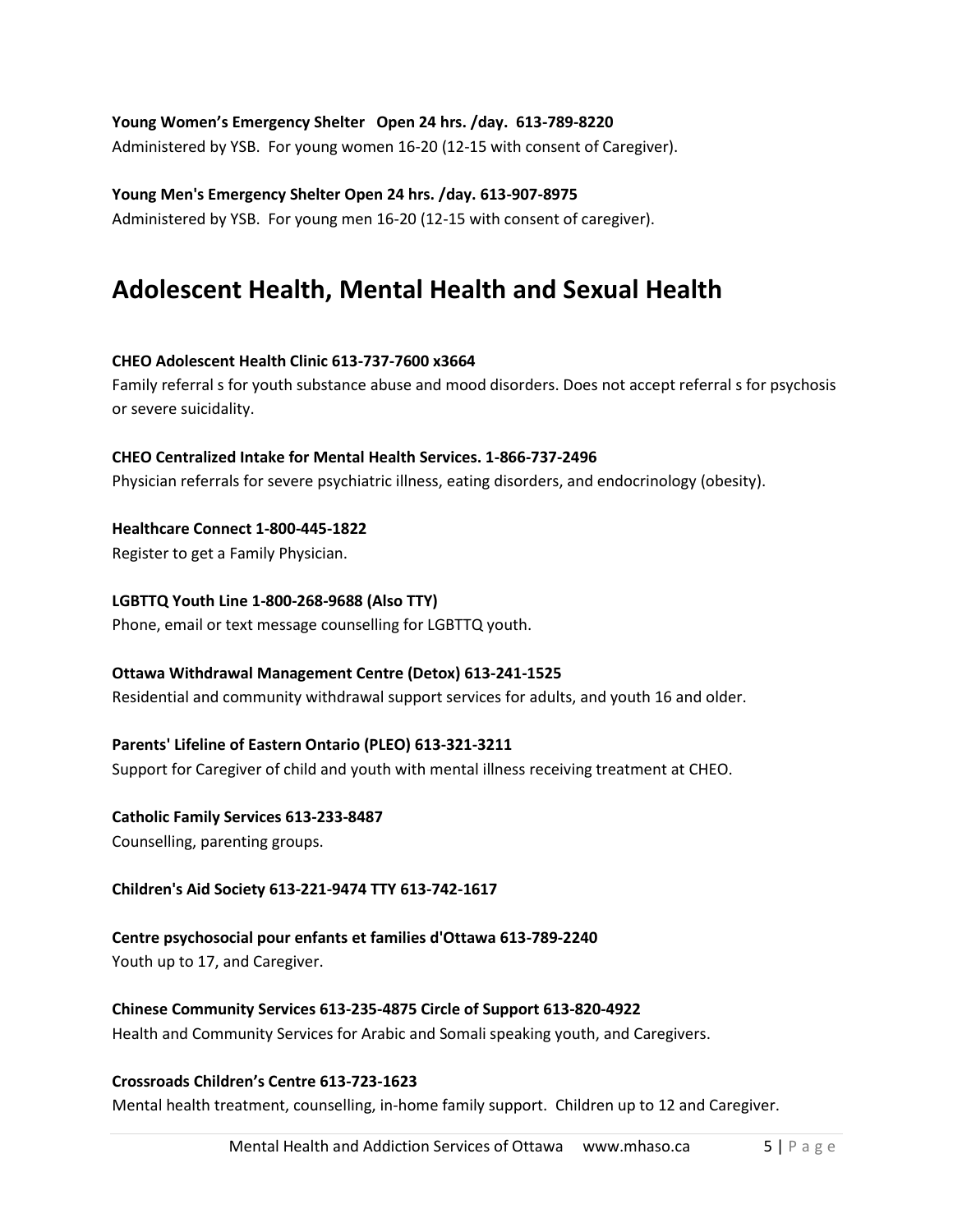**Family Services Ottawa 613-725-3601**

Counselling, parenting groups.

**Fetal Alcohol Spectrum Disorder Support 1-866-797-0000** Information and referral through TeleHealth.

**Hopewell Eating Disorder Support Centre 613-241-3428**

**Jewish Family Services 613-722-2225** Individual counselling.

**Learning Disabilities Association 613-567-5864** Information, support for Caregiver of children and youth with a Learning Disability or ADHD.

**Military Family Resource Centre 613-998-4888**

**Minwaashin Lodge 613-741-5590** Support for Aboriginal Women. Youth Spirit Movers and Fire Keepers Program.

**Newcomer Information Centre 613-238-5462**

**Ottawa Community Immigrant Services Organization (OCISO) 613-725-0202** Counselling, settlement support.

**Alcoholics Anonymous 613-237-6000** 

**Al-Anon 613-860-3431**

**Gamblers Anonymous 613-567-3271**

**Narcotics Anonymous 613-236-4674**

**Nar-Anon 613-860-0902**

**Overeaters Anonymous 613-820-5669**

**Serenity Renewal for Families 613-523-5143** Support programs for youth and Caregivers.

### **Smart Recovery 613-747-4848**

CBT/REBT-based recovery group.